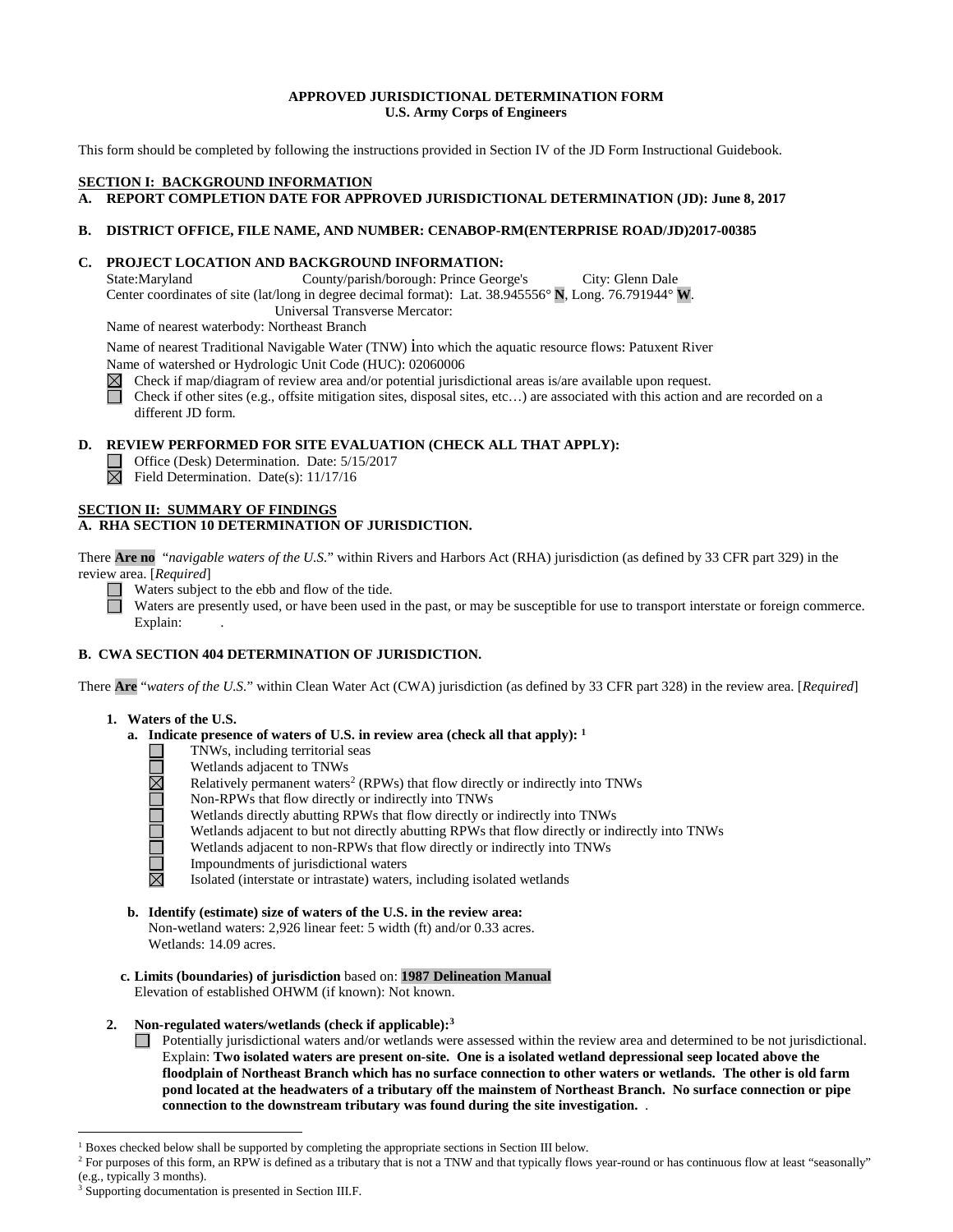### **SECTION III: CWA ANALYSIS**

### **A. TNWs AND WETLANDS ADJACENT TO TNWs**

**The agencies will assert jurisdiction over TNWs and wetlands adjacent to TNWs. If the aquatic resource is a TNW, complete Section III.A.1 and Section III.D.1. only; if the aquatic resource is a wetland adjacent to a TNW, complete Sections III.A.1 and 2 and Section III.D.1.; otherwise, see Section III.B below**.

**1. TNW** 

Identify TNW: **wa**.

Summarize rationale supporting determination: .

#### **2. Wetland adjacent to TNW**

Summarize rationale supporting conclusion that wetland is "adjacent": .

# **B. CHARACTERISTICS OF TRIBUTARY (THAT IS NOT A TNW) AND ITS ADJACENT WETLANDS (IF ANY):**

**This section summarizes information regarding characteristics of the tributary and its adjacent wetlands, if any, and it helps determine whether or not the standards for jurisdiction established under Rapanos have been met.** 

**The agencies will assert jurisdiction over non-navigable tributaries of TNWs where the tributaries are "relatively permanent waters" (RPWs), i.e. tributaries that typically flow year-round or have continuous flow at least seasonally (e.g., typically 3 months). A wetland that directly abuts an RPW is also jurisdictional. If the aquatic resource is not a TNW, but has year-round (perennial) flow, skip to Section III.D.2. If the aquatic resource is a wetland directly abutting a tributary with perennial flow, skip to Section III.D.4.**

**A wetland that is adjacent to but that does not directly abut an RPW requires a significant nexus evaluation. Corps districts and EPA regions will include in the record any available information that documents the existence of a significant nexus between a relatively permanent tributary that is not perennial (and its adjacent wetlands if any) and a traditional navigable water, even though a significant nexus finding is not required as a matter of law.**

**If the waterbody4 is not an RPW, or a wetland directly abutting an RPW, a JD will require additional data to determine if the waterbody has a significant nexus with a TNW. If the tributary has adjacent wetlands, the significant nexus evaluation must consider the tributary in combination with all of its adjacent wetlands. This significant nexus evaluation that combines, for analytical purposes, the tributary and all of its adjacent wetlands is used whether the review area identified in the JD request is the tributary, or its adjacent wetlands, or both. If the JD covers a tributary with adjacent wetlands, complete Section III.B.1 for the tributary, Section III.B.2 for any onsite wetlands, and Section III.B.3 for all wetlands adjacent to that tributary, both onsite and offsite. The determination whether a significant nexus exists is determined in Section III.C below.**

**1. Characteristics of non-TNWs that flow directly or indirectly into TNW**

**(i) General Area Conditions:** Watershed size: 83.68**acres** Drainage area: 83.68 **Pick List** Average annual rainfall: 53 inches Average annual snowfall: 12 inches

# **(ii) Physical Characteristics:**

(a) Relationship with TNW: Tributary flows directly into TNW.  $\boxtimes$  Tributary flows through 2 tributaries before entering TNW.

Project waters are **15-20** river miles from TNW. Project waters are **1 (or less)** river miles from RPW. Project waters are **10-15** aerial (straight) miles from TNW. Project waters are **1 (or less)** aerial (straight) miles from RPW. Project waters cross or serve as state boundaries. Explain: No.

Identify flow route to TNW<sup>5</sup>: southeast. Tributary stream order, if known: unknown.

 <sup>4</sup> Note that the Instructional Guidebook contains additional information regarding swales, ditches, washes, and erosional features generally and in the arid West.

<sup>5</sup> Flow route can be described by identifying, e.g., tributary a, which flows through the review area, to flow into tributary b, which then flows into TNW.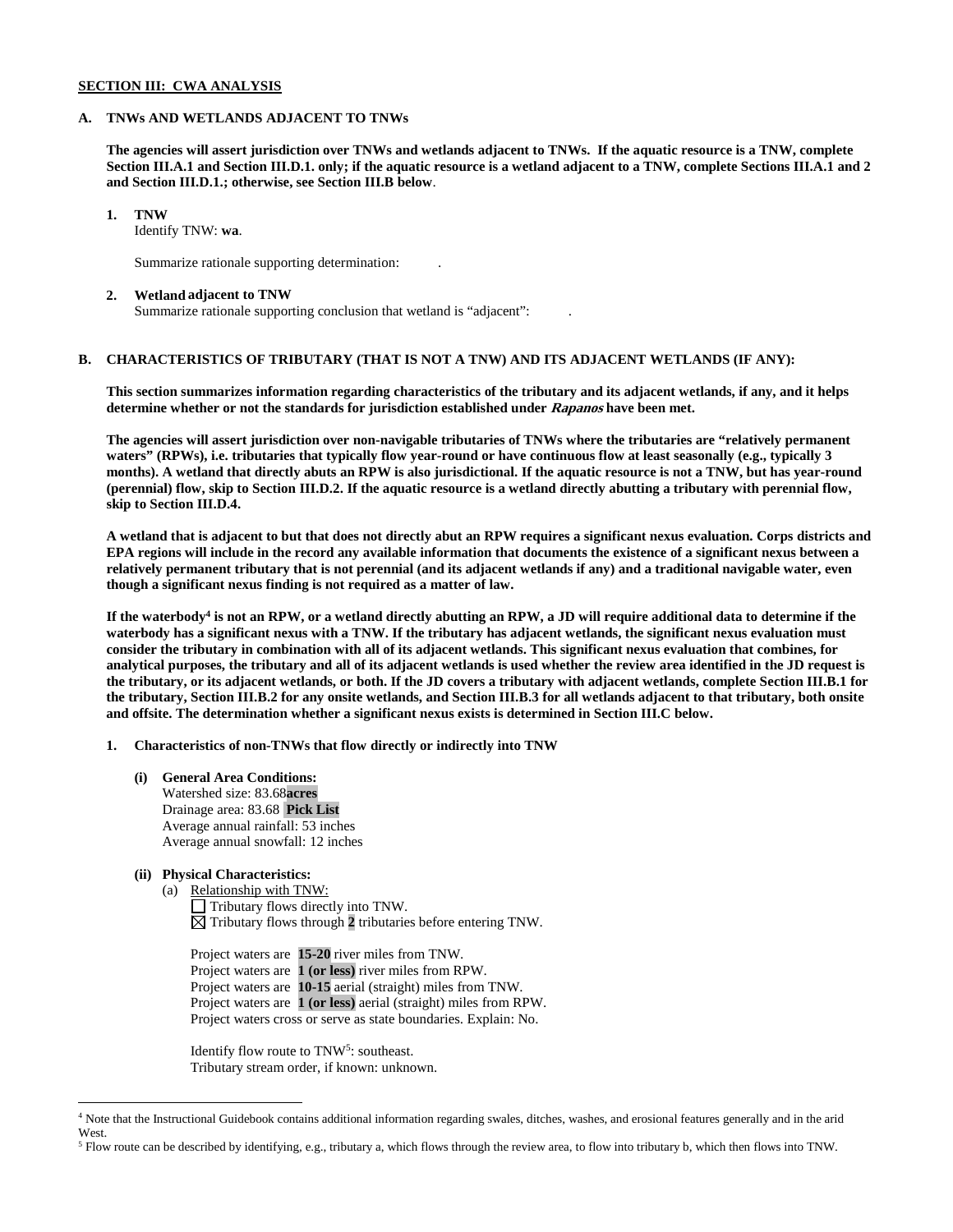| (b) |                                                                                                                                                                            | <b>General Tributary Characteristics (check all that apply):</b> |  |                                                                                                                  |  |  |  |
|-----|----------------------------------------------------------------------------------------------------------------------------------------------------------------------------|------------------------------------------------------------------|--|------------------------------------------------------------------------------------------------------------------|--|--|--|
|     | <b>Tributary</b> is:                                                                                                                                                       | $\boxtimes$ Natural                                              |  |                                                                                                                  |  |  |  |
|     |                                                                                                                                                                            |                                                                  |  |                                                                                                                  |  |  |  |
|     |                                                                                                                                                                            | $\boxtimes$ Manipulated (man-altered). Explain:                  |  |                                                                                                                  |  |  |  |
|     |                                                                                                                                                                            |                                                                  |  |                                                                                                                  |  |  |  |
|     | <b>Tributary</b> properties with respect to top of bank (estimate):                                                                                                        |                                                                  |  |                                                                                                                  |  |  |  |
|     | Average width: 7 feet                                                                                                                                                      |                                                                  |  |                                                                                                                  |  |  |  |
|     | Average depth: 0.5 feet                                                                                                                                                    |                                                                  |  |                                                                                                                  |  |  |  |
|     | Average side slopes: 3:1.                                                                                                                                                  |                                                                  |  |                                                                                                                  |  |  |  |
|     |                                                                                                                                                                            |                                                                  |  |                                                                                                                  |  |  |  |
|     |                                                                                                                                                                            | Primary tributary substrate composition (check all that apply):  |  |                                                                                                                  |  |  |  |
|     | $\boxtimes$ Silts                                                                                                                                                          | $\boxtimes$ Sands                                                |  | Concrete                                                                                                         |  |  |  |
|     | Cobbles                                                                                                                                                                    | Gravel                                                           |  | Muck                                                                                                             |  |  |  |
|     | Bedrock                                                                                                                                                                    | $\Box$ Vegetation. Type/% cover:                                 |  |                                                                                                                  |  |  |  |
|     | $\Box$ Other. Explain:                                                                                                                                                     |                                                                  |  |                                                                                                                  |  |  |  |
|     |                                                                                                                                                                            |                                                                  |  |                                                                                                                  |  |  |  |
|     | Tributary condition/stability [e.g., highly eroding, sloughing banks]. Explain: stable.<br>Presence of run/riffle/pool complexes. Explain: mostly riffles, very few pools. |                                                                  |  |                                                                                                                  |  |  |  |
|     |                                                                                                                                                                            |                                                                  |  |                                                                                                                  |  |  |  |
|     | Tributary geometry: Relatively straight<br>Tributary gradient (approximate average slope): 2 %                                                                             |                                                                  |  |                                                                                                                  |  |  |  |
|     |                                                                                                                                                                            |                                                                  |  |                                                                                                                  |  |  |  |
| (c) | Flow:                                                                                                                                                                      |                                                                  |  |                                                                                                                  |  |  |  |
|     | Tributary provides for: Seasonal flow                                                                                                                                      |                                                                  |  |                                                                                                                  |  |  |  |
|     | Estimate average number of flow events in review area/year: 20 (or greater)                                                                                                |                                                                  |  |                                                                                                                  |  |  |  |
|     | Describe flow regime:                                                                                                                                                      |                                                                  |  |                                                                                                                  |  |  |  |
|     | Other information on duration and volume: N/A.                                                                                                                             |                                                                  |  |                                                                                                                  |  |  |  |
|     |                                                                                                                                                                            |                                                                  |  |                                                                                                                  |  |  |  |
|     | Surface flow is: Confined. Characteristics:                                                                                                                                |                                                                  |  |                                                                                                                  |  |  |  |
|     | Subsurface flow: Unknown. Explain findings:                                                                                                                                |                                                                  |  |                                                                                                                  |  |  |  |
|     | $\Box$ Dye (or other) test performed:                                                                                                                                      |                                                                  |  |                                                                                                                  |  |  |  |
|     |                                                                                                                                                                            |                                                                  |  |                                                                                                                  |  |  |  |
|     | Tributary has (check all that apply):                                                                                                                                      |                                                                  |  |                                                                                                                  |  |  |  |
|     | Bed and banks                                                                                                                                                              |                                                                  |  |                                                                                                                  |  |  |  |
|     |                                                                                                                                                                            | $\boxtimes$ OHWM <sup>6</sup> (check all indicators that apply): |  |                                                                                                                  |  |  |  |
|     |                                                                                                                                                                            | $\boxtimes$ clear, natural line impressed on the bank            |  | the presence of litter and debris                                                                                |  |  |  |
|     |                                                                                                                                                                            | changes in the character of soil                                 |  | destruction of terrestrial vegetation                                                                            |  |  |  |
|     | shelving                                                                                                                                                                   |                                                                  |  | the presence of wrack line                                                                                       |  |  |  |
|     |                                                                                                                                                                            | vegetation matted down, bent, or absent                          |  | sediment sorting                                                                                                 |  |  |  |
|     |                                                                                                                                                                            | $\boxtimes$ leaf litter disturbed or washed away                 |  | scour                                                                                                            |  |  |  |
|     |                                                                                                                                                                            | sediment deposition                                              |  | multiple observed or predicted flow events                                                                       |  |  |  |
|     | water staining                                                                                                                                                             |                                                                  |  | abrupt change in plant community                                                                                 |  |  |  |
|     | other (list):                                                                                                                                                              |                                                                  |  |                                                                                                                  |  |  |  |
|     |                                                                                                                                                                            | $\Box$ Discontinuous OHWM. <sup>7</sup> Explain:                 |  |                                                                                                                  |  |  |  |
|     |                                                                                                                                                                            |                                                                  |  |                                                                                                                  |  |  |  |
|     |                                                                                                                                                                            |                                                                  |  | If factors other than the OHWM were used to determine lateral extent of CWA jurisdiction (check all that apply): |  |  |  |
|     | $\Box$ High Tide Line indicated by:                                                                                                                                        | oil or scum line along shore objects                             |  | Mean High Water Mark indicated by:<br>$\Box$ survey to available datum;                                          |  |  |  |
|     |                                                                                                                                                                            | fine shell or debris deposits (foreshore)                        |  |                                                                                                                  |  |  |  |
|     |                                                                                                                                                                            | physical markings/characteristics                                |  | physical markings;<br>vegetation lines/changes in vegetation types.                                              |  |  |  |
|     | tidal gauges                                                                                                                                                               |                                                                  |  |                                                                                                                  |  |  |  |
|     | other (list):                                                                                                                                                              |                                                                  |  |                                                                                                                  |  |  |  |
|     |                                                                                                                                                                            |                                                                  |  |                                                                                                                  |  |  |  |
|     | (iii) Chemical Characteristics:                                                                                                                                            |                                                                  |  |                                                                                                                  |  |  |  |

Characterize tributary (e.g., water color is clear, discolored, oily film; water quality; general watershed characteristics, etc.). Explain: Water is relatively clear.

Identify specific pollutants, if known: N/A.

 <sup>6</sup> <sup>6</sup>A natural or man-made discontinuity in the OHWM does not necessarily sever jurisdiction (e.g., where the stream temporarily flows underground, or where the OHWM has been removed by development or agricultural practices). Where there is a break in the OHWM that is unrelated to the waterbody's flow regime (e.g., flow over a rock outcrop or through a culvert), the agencies will look for indicators of flow above and below the break. 7 Ibid.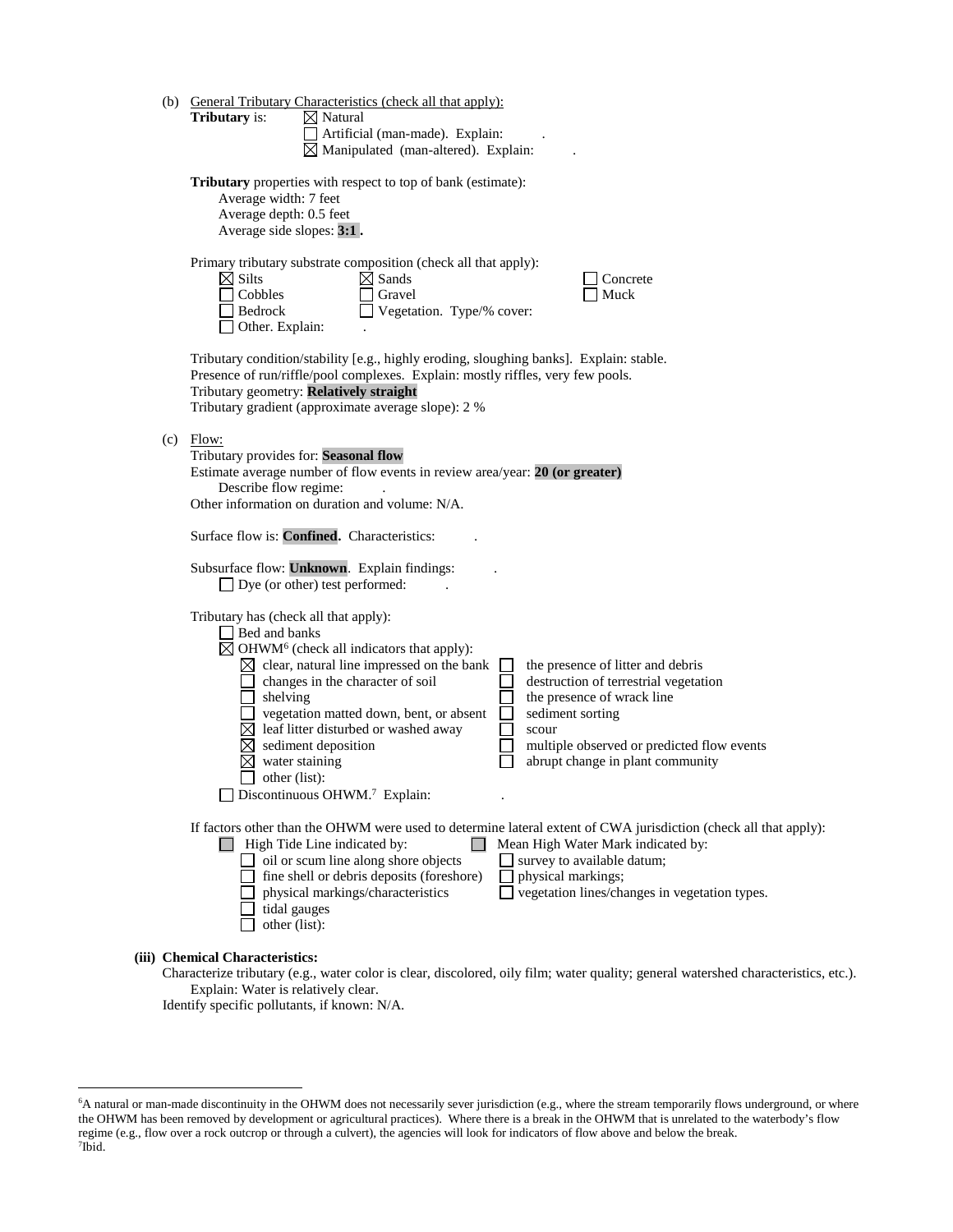### **(iv) Biological Characteristics. Channel supports (check all that apply):**

- $\boxtimes$  Riparian corridor. Characteristics (type, average width):
- $\boxtimes$  Wetland fringe. Characteristics:
- $\Box$  Habitat for:
	- Federally Listed species. Explain findings: .
	- Fish/spawn areas. Explain findings: .
	- Other environmentally-sensitive species. Explain findings: .

Aquatic/wildlife diversity. Explain findings: .

## **2. Characteristics of wetlands adjacent to non-TNW that flow directly or indirectly into TNW**

### **(i) Physical Characteristics:**

(a) General Wetland Characteristics:

Properties: Wetland size:Reach 1: 10.59 Reach 2: 3.50 acres Wetland type. Explain:Forested and Emergent. Wetland quality. Explain:Good, but beavers highly active on the property . Project wetlands cross or serve as state boundaries. Explain: No.

(b) General Flow Relationship with Non-TNW: Flow is: **Perennial flow**. Explain:

> Surface flow is**: Confined**  Characteristics: .

Subsurface flow: **Yes**. Explain findings: . □ Dye (or other) test performed:

#### (c) Wetland Adjacency Determination with Non-TNW:

 $\boxtimes$  Directly abutting

 $\Box$  Not directly abutting

- Discrete wetland hydrologic connection. Explain:
- $\Box$  Ecological connection. Explain:
- Separated by berm/barrier. Explain:

# (d) Proximity (Relationship) to TNW

Project wetlands are **15-20** river miles from TNW. Project waters are **10-15** aerial (straight) miles from TNW. Flow is from: **Wetland to navigable waters.** Estimate approximate location of wetland as within the **500-year or greater** floodplain.

## **(ii) Chemical Characteristics:**

Characterize wetland system (e.g., water color is clear, brown, oil film on surface; water quality; general watershed characteristics; etc.). Explain: generally clear. Identify specific pollutants, if known: unknown.

### **(iii) Biological Characteristics. Wetland supports (check all that apply):**

- $\boxtimes$  Riparian buffer. Characteristics (type, average width):
- ⊠ Vegetation type/percent cover. Explain: .
- **Habitat for:** 
	- Federally Listed species. Explain findings: .
	- Fish/spawn areas. Explain findings:
	- Other environmentally-sensitive species. Explain findings: .
	- $\boxtimes$  Aquatic/wildlife diversity. Explain findings:

## **3. Characteristics of all wetlands adjacent to the tributary (if any)**

All wetland(s) being considered in the cumulative analysis: **2** Approximately ( 14.09 ) acres in total are being considered in the cumulative analysis.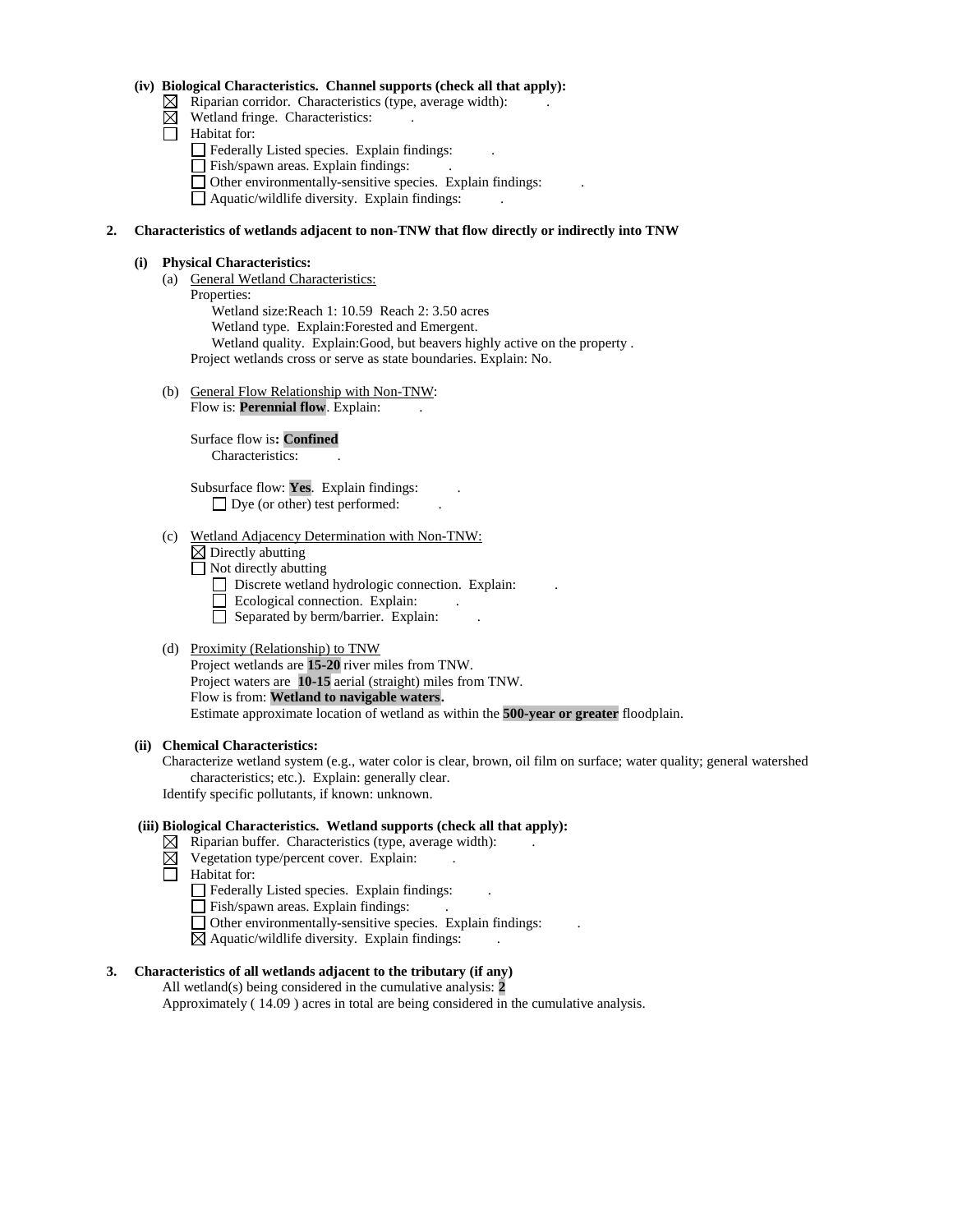For each wetland, specify the following:

Directly abuts? (Y/N) Size (in acres) Directly abuts? (Y/N) Size (in acres) Reach 1 Yes 10.59 Reach 2 Yes 3.5

Summarize overall biological, chemical and physical functions being performed: .

#### **C. SIGNIFICANT NEXUS DETERMINATION**

**A significant nexus analysis will assess the flow characteristics and functions of the tributary itself and the functions performed by any wetlands adjacent to the tributary to determine if they significantly affect the chemical, physical, and biological integrity of a TNW. For each of the following situations, a significant nexus exists if the tributary, in combination with all of its adjacent wetlands, has more than a speculative or insubstantial effect on the chemical, physical and/or biological integrity of a TNW. Considerations when evaluating significant nexus include, but are not limited to the volume, duration, and frequency of the flow of water in the tributary and its proximity to a TNW, and the functions performed by the tributary and all its adjacent wetlands. It is not appropriate to determine significant nexus based solely on any specific threshold of distance (e.g. between a tributary and its adjacent wetland or between a tributary and the TNW). Similarly, the fact an adjacent wetland lies within or outside of a floodplain is not solely determinative of significant nexus.** 

**Draw connections between the features documented and the effects on the TNW, as identified in the** *Rapanos* **Guidance and discussed in the Instructional Guidebook. Factors to consider include, for example:**

- Does the tributary, in combination with its adjacent wetlands (if any), have the capacity to carry pollutants or flood waters to TNWs, or to reduce the amount of pollutants or flood waters reaching a TNW?
- Does the tributary, in combination with its adjacent wetlands (if any), provide habitat and lifecycle support functions for fish and other species, such as feeding, nesting, spawning, or rearing young for species that are present in the TNW?
- Does the tributary, in combination with its adjacent wetlands (if any), have the capacity to transfer nutrients and organic carbon that support downstream foodwebs?
- Does the tributary, in combination with its adjacent wetlands (if any), have other relationships to the physical, chemical, or biological integrity of the TNW?

#### **Note: the above list of considerations is not inclusive and other functions observed or known to occur should be documented below:**

- **1. Significant nexus findings for non-RPW that has no adjacent wetlands and flows directly or indirectly into TNWs.** Explain findings of presence or absence of significant nexus below, based on the tributary itself, then go to Section III.D: .
- **2. Significant nexus findings for non-RPW and its adjacent wetlands, where the non-RPW flows directly or indirectly into TNWs.** Explain findings of presence or absence of significant nexus below, based on the tributary in combination with all of its adjacent wetlands, then go to Section III.D: .
- **3. Significant nexus findings for wetlands adjacent to an RPW but that do not directly abut the RPW.** Explain findings of presence or absence of significant nexus below, based on the tributary in combination with all of its adjacent wetlands, then go to Section III.D:

# **D. DETERMINATIONS OF JURISDICTIONAL FINDINGS. THE SUBJECT WATERS/WETLANDS ARE (CHECK ALL THAT APPLY):**

- **1. TNWs and Adjacent Wetlands.** Check all that apply and provide size estimates in review area: TNWs: linear feet width (ft), Or, acres. Wetlands adjacent to TNWs: acres.
- **2. RPWs that flow directly or indirectly into TNWs.**
	- $\boxtimes$  Tributaries of TNWs where tributaries typically flow year-round are jurisdictional. Provide data and rationale indicating that tributary is perennial: Mapped as perennial stream.
	- $\boxtimes$  Tributaries of TNW where tributaries have continuous flow "seasonally" (e.g., typically three months each year) are jurisdictional. Data supporting this conclusion is provided at Section III.B. Provide rationale indicating that tributary flows seasonally: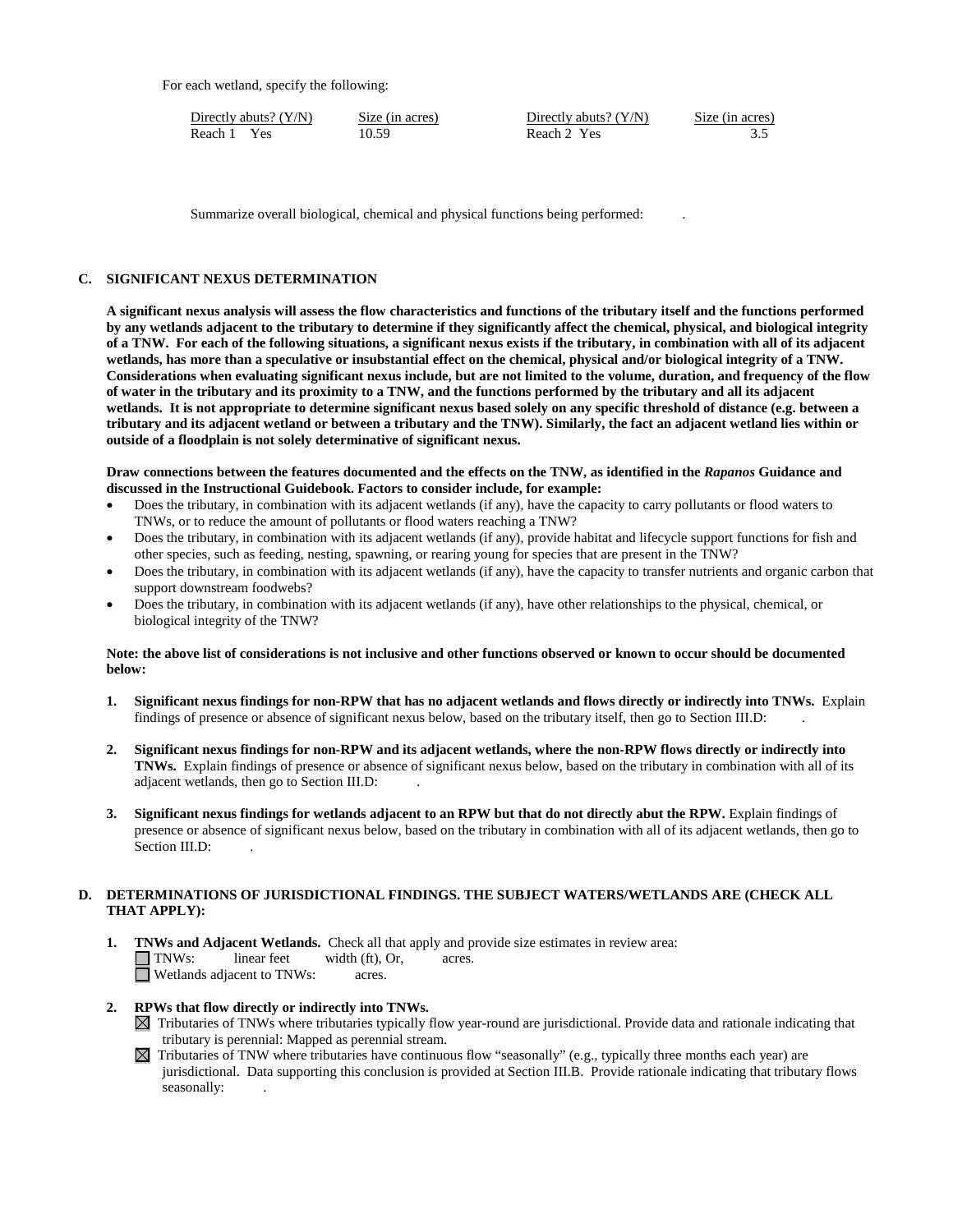Provide estimates for jurisdictional waters in the review area (check all that apply):

 $\boxed{\times}$  Tributary waters: **Reach 1: 1,770 Reach 2: 1,155** linear feet **5** width (ft).  $\boxed{\times}$  Other non-wetland waters: **0** acres.

Other non-wetland waters: **0** acres.

Identify type(s) of waters: **Perennial**.

**3. Non-RPWs8 that flow directly or indirectly into TNWs.**

Waterbody that is not a TNW or an RPW, but flows directly or indirectly into a TNW, and it has a significant nexus with a TNW is jurisdictional. Data supporting this conclusion is provided at Section III.C.

Provide estimates for jurisdictional waters within the review area (check all that apply):

□ Tributary waters: linear feet width (ft).

**D** Other non-wetland waters: acres.

Identify type(s) of waters: **.**

# **4. Wetlands directly abutting an RPW that flow directly or indirectly into TNWs.**

Wetlands directly abut RPW and thus are jurisdictional as adjacent wetlands.  $\bowtie$ 

- $\boxtimes$  Wetlands directly abutting an RPW where tributaries typically flow year-round. Provide data and rationale indicating that tributary is perennial in Section III.D.2, above. Provide rationale indicating that wetland is directly abutting an RPW: **.**
- Wetlands directly abutting an RPW where tributaries typically flow "seasonally." Provide data indicating that tributary is seasonal in Section III.B and rationale in Section III.D.2, above. Provide rationale indicating that wetland is directly abutting an RPW: .

Provide acreage estimates for jurisdictional wetlands in the review area: **Reach 1: 10.59 Reach 2: 3.50** acres.

## **5. Wetlands adjacent to but not directly abutting an RPW that flow directly or indirectly into TNWs.**

Wetlands that do not directly abut an RPW, but when considered in combination with the tributary to which they are adjacent and with similarly situated adjacent wetlands, have a significant nexus with a TNW are jurisidictional. Data supporting this conclusion is provided at Section III.C.

Provide acreage estimates for jurisdictional wetlands in the review area: acres.

# **6. Wetlands adjacent to non-RPWs that flow directly or indirectly into TNWs.**

 $\Box$  Wetlands adjacent to such waters, and have when considered in combination with the tributary to which they are adjacent and with similarly situated adjacent wetlands, have a significant nexus with a TNW are jurisdictional. Data supporting this conclusion is provided at Section III.C.

Provide estimates for jurisdictional wetlands in the review area: acres.

- **7. Impoundments of jurisdictional waters. 9**
	- As a general rule, the impoundment of a jurisdictional tributary remains jurisdictional.
		- Demonstrate that impoundment was created from "waters of the U.S.," or
		- Demonstrate that water meets the criteria for one of the categories presented above (1-6), or
	- $\Box$ Demonstrate that water is isolated with a nexus to commerce (see E below).

## **E. ISOLATED [INTERSTATE OR INTRA-STATE] WATERS, INCLUDING ISOLATED WETLANDS, THE USE, DEGRADATION OR DESTRUCTION OF WHICH COULD AFFECT INTERSTATE COMMERCE, INCLUDING ANY SUCH WATERS (CHECK ALL THAT APPLY):10**

- which are or could be used by interstate or foreign travelers for recreational or other purposes.
	- from which fish or shellfish are or could be taken and sold in interstate or foreign commerce.
	- which are or could be used for industrial purposes by industries in interstate commerce.
	- Interstate isolated waters.Explain: .
- □ Other factors. Explain:

#### **Identify water body and summarize rationale supporting determination:** .

 $\frac{1}{8}$ 

<sup>&</sup>lt;sup>8</sup>See Footnote # 3. 9  $\degree$  3. 9 To complete the analysis refer to the key in Section III.D.6 of the Instructional Guidebook.

**<sup>10</sup> Prior to asserting or declining CWA jurisdiction based solely on this category, Corps Districts will elevate the action to Corps and EPA HQ for review consistent with the process described in the Corps/EPA** *Memorandum Regarding CWA Act Jurisdiction Following Rapanos.*